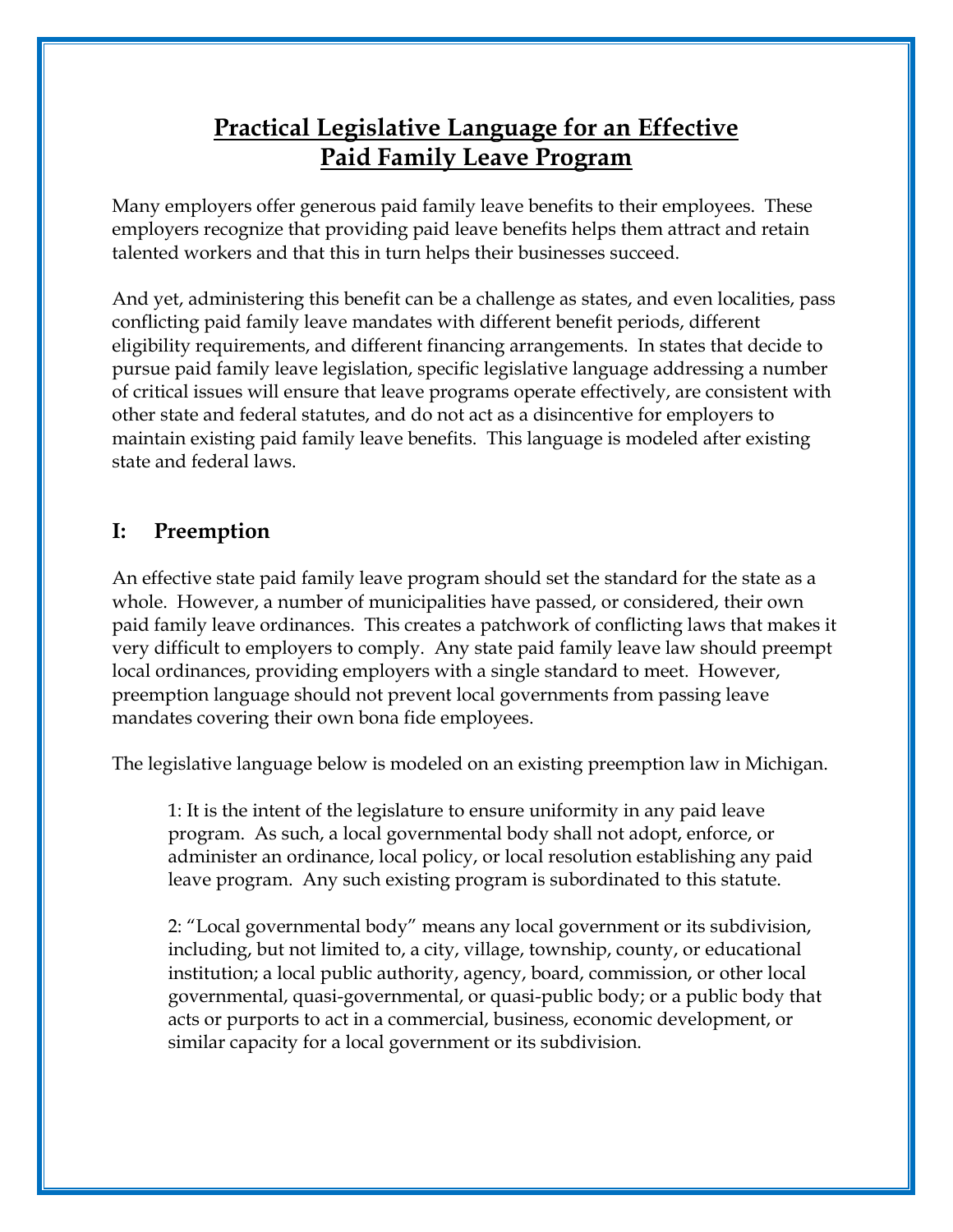3: The provisions of section 1 shall not prevent a local government body from establishing any leave program covering its own employees provided that such program is not construed to cover contractors or subcontractors working on behalf of the local government body.

### **II. Premiums**

The state of California established its paid family leave program in 2004. Under state law, paid leave benefits are funded by a small payroll tax on employees. Washington State has a paid family leave law that, like California's, also funds the program through a payroll tax. The logic is simple: since employers have to deal with the absences that will result from employees taking paid leave, they should not have to fund the program as well.

The language below, which establishes the payroll tax, is taken from the Washington State statute. The effective date and particular state department that shall administer the program have been left blank, along with the exact premium rate to be applied.

1: Beginning January 1, 20xx, the department of xx shall assess for each individual in employment with an employer a premium based on the amount of the individual's wages subject to subsection 5 of this section.

2: Beginning January 1, 20xx, and ending December 31, 20xx, the premium rate shall be xx-tenths of one percent of the individual's wages subject to subsection 5 of this section.

3: An employer may deduct from the wages of each employee up to the full amount of the premium required.

4: An employer may elect, but is not required, to pay all or any portion of the employee's share of the premium for family leave

5: The commissioner of xx must annually set a maximum limit on the amount of wages that is subject to a premium assessment under this section that is equal to the maximum wages subject to taxation for social security as determined by the social security administration.

### **III. Leave Categories**

The federal Family and Medical Leave Act (FMLA) includes a number of leave categories, defining the conditions and circumstances that make an employee eligible to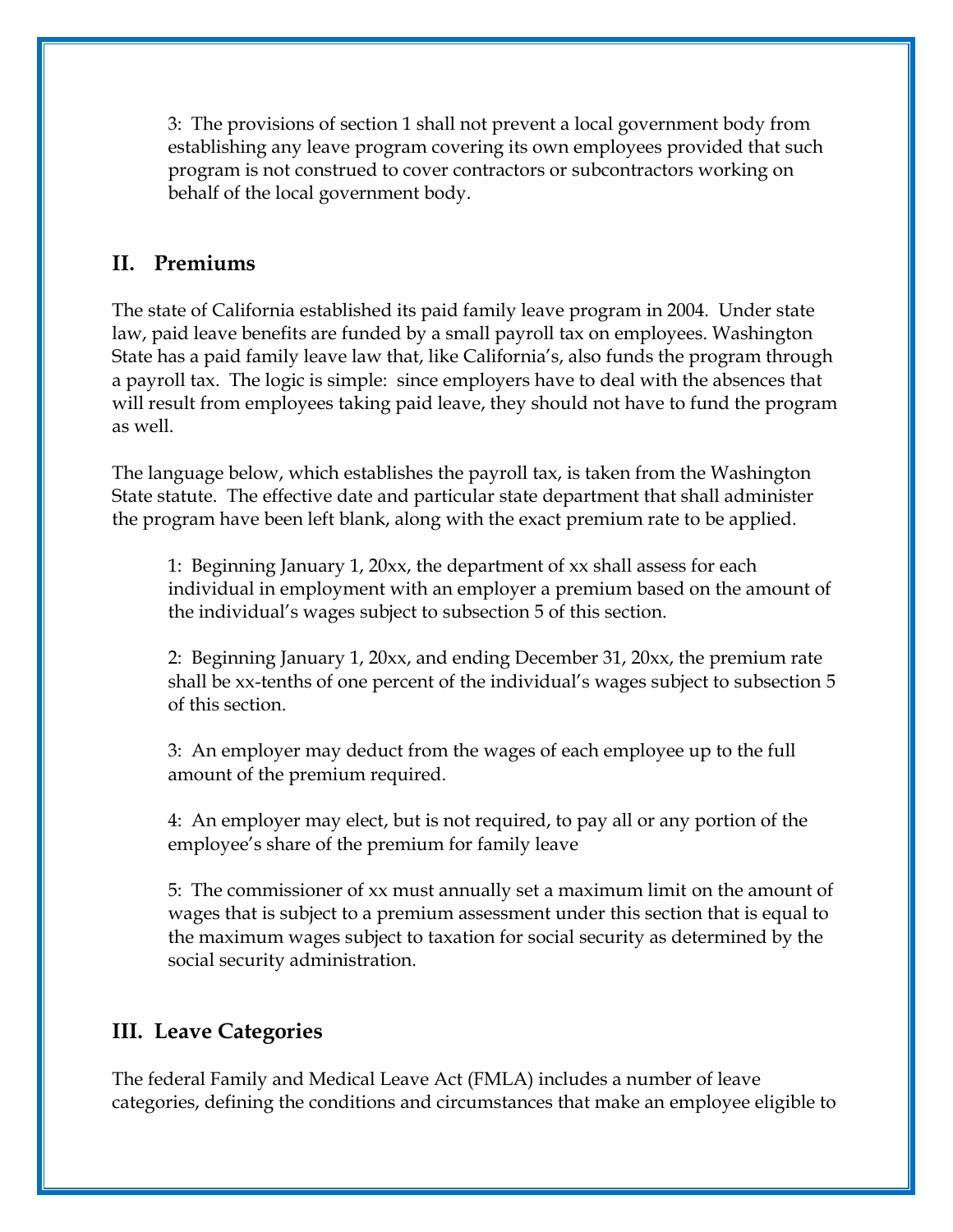take leave. These categories are already familiar to employers around the country. Including these categories by reference in a state paid family leave statute will make compliance easier for employers and ensure that leave categories are consistent across state lines.

While this language has been lifted from the FMLA, the duration of leave is left to the discretion of the state legislature.

1. An eligible employee under this Act shall be able to claim xx workweeks of leave during any 12 month period for purposes consistent with those specified in the federal Family and Medical Leave Act.

## **IV. Collective Bargaining Agreements**

This language is intended to ensure that collective bargaining agreements will not have to be pro-actively opened and renegotiated upon passage of a paid family leave bill, minimizing disruption in workplaces with union representation. Once the collective bargaining agreement reaches its natural end point, the provisions of the new state law will have to be included. This language is taken directly from the Washington State statute.

1. Nothing in this chapter requires any party to a collective bargaining agreement in existence on [date of passage], to reopen negotiations of the agreement or to apply any of the rights and responsibilities under this chapter unless and until the existing agreement is reopened or renegotiated by the parties or expires.

## **V. Coordination of Benefits**

While it is the intent of a paid family leave bill to provide time off, that leave should be coordinated with other available leave programs so that employees do not double or triple dip. For example, leave should run concurrently with programs like the federal FMLA. The language below on coordination of benefits is modelled after legislation in New Jersey.

1. An employer may require that leave granted or payment made pursuant to this chapter be made concurrently or otherwise coordinated with the payment made or leave allowed under the terms of an employer's disability or family care leave policy or an applicable collective bargaining agreement. Any leave or paid benefits provided under an employer's policy or collective bargaining agreement that is used by the employee for a covered reason and is paid at the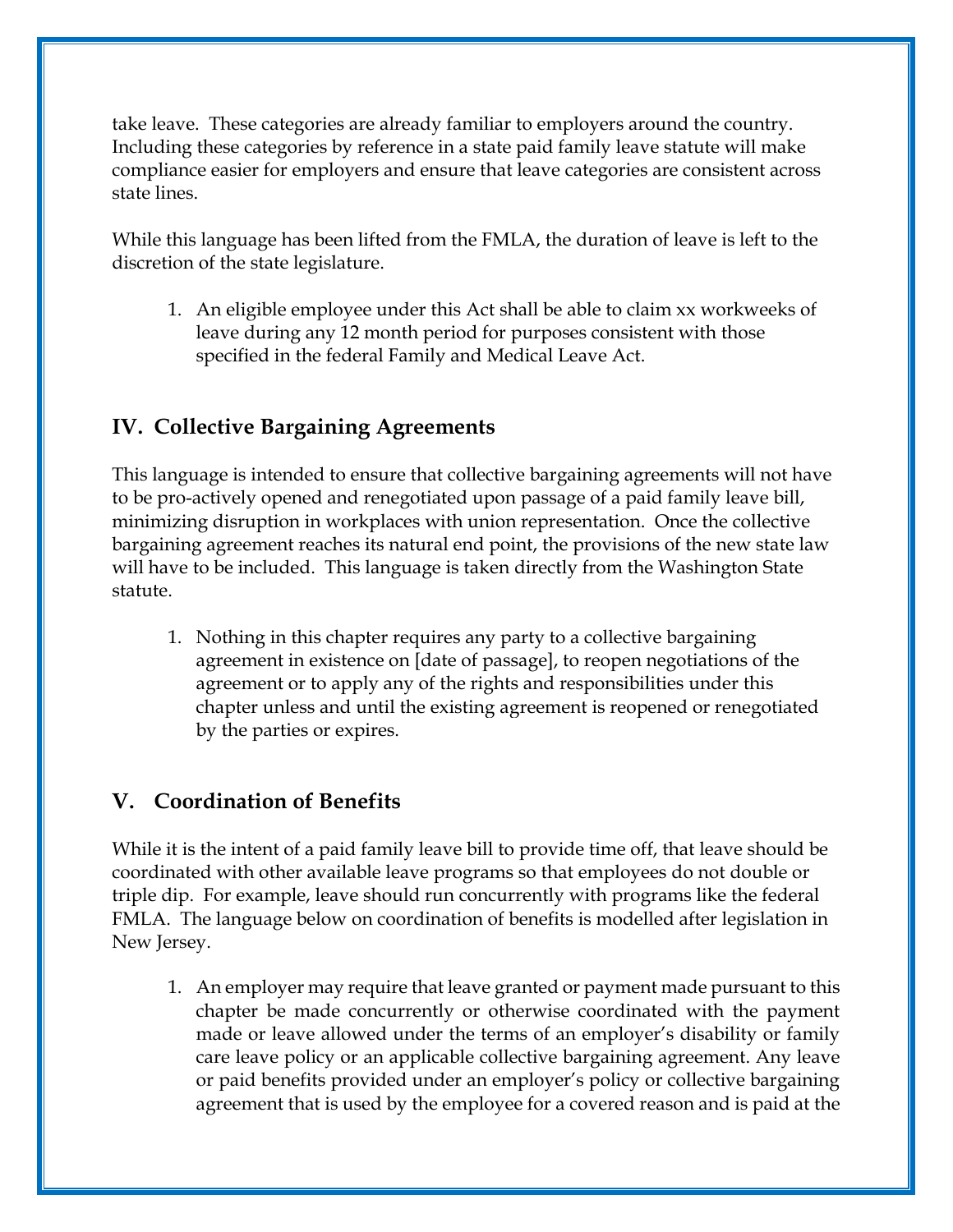same or higher rate than leave available under this chapter shall count against the allotment of leave available under this chapter. The employer shall give employees written notice of this requirement.

2. Leave taken under this chapter shall run concurrently with leave taken under the federal Family and Medical Leave Act of 1993 [or applicable state law]. Employees who take leave under this chapter while ineligible for leave under the Family and Medical Leave Act of 1993 may take leave under the Family and Medical Leave Act of 1993 in the same benefit year only to the extent they remain eligible for concurrent leaves under this chapter.

#### **VI. Establishment of Private Plans**

Many employers already provide paid family leave to their employees, and in some cases this leave is more generous than what state law would provide. Forcing these employers into a state program can create disincentives to maintain more generous benefits. Thus, existing paid family leave programs that are more generous than state requirements should receive an exemption under state law. The state agency responsible for administering a state paid leave program can provide periodic certification that a private plan meets all state requirements. The language below provides such an exemption and is taken from laws in New Jersey and Massachusetts.

- 1. Any covered employer may establish a private plan for the payment of disability or family leave benefits or both in lieu of the benefits of the State plan established herein. Approval of a private plan also relieves a covered employer from the requirements set forth in sections [INSERT] of the act.
- 2. Each such private plan shall be submitted to and approved by the [APPLICABLE STATE AGENCY] if it finds that:

(a) all of the employees of the employer localized in the State and eligible for participation under the State plan are to be covered under the provisions of the private plan with respect to any disability or family leave commencing after the effective date of such plan, except as otherwise provided in this section; and

(b) eligibility requirements for benefits are no more restrictive than as provided in this act for benefits payable by the State plan; and

(c) the weekly benefits payable under such private plan for any week of disability or family leave are at least equal to the weekly benefit amount payable by the State plan, taking into consideration any coverage with respect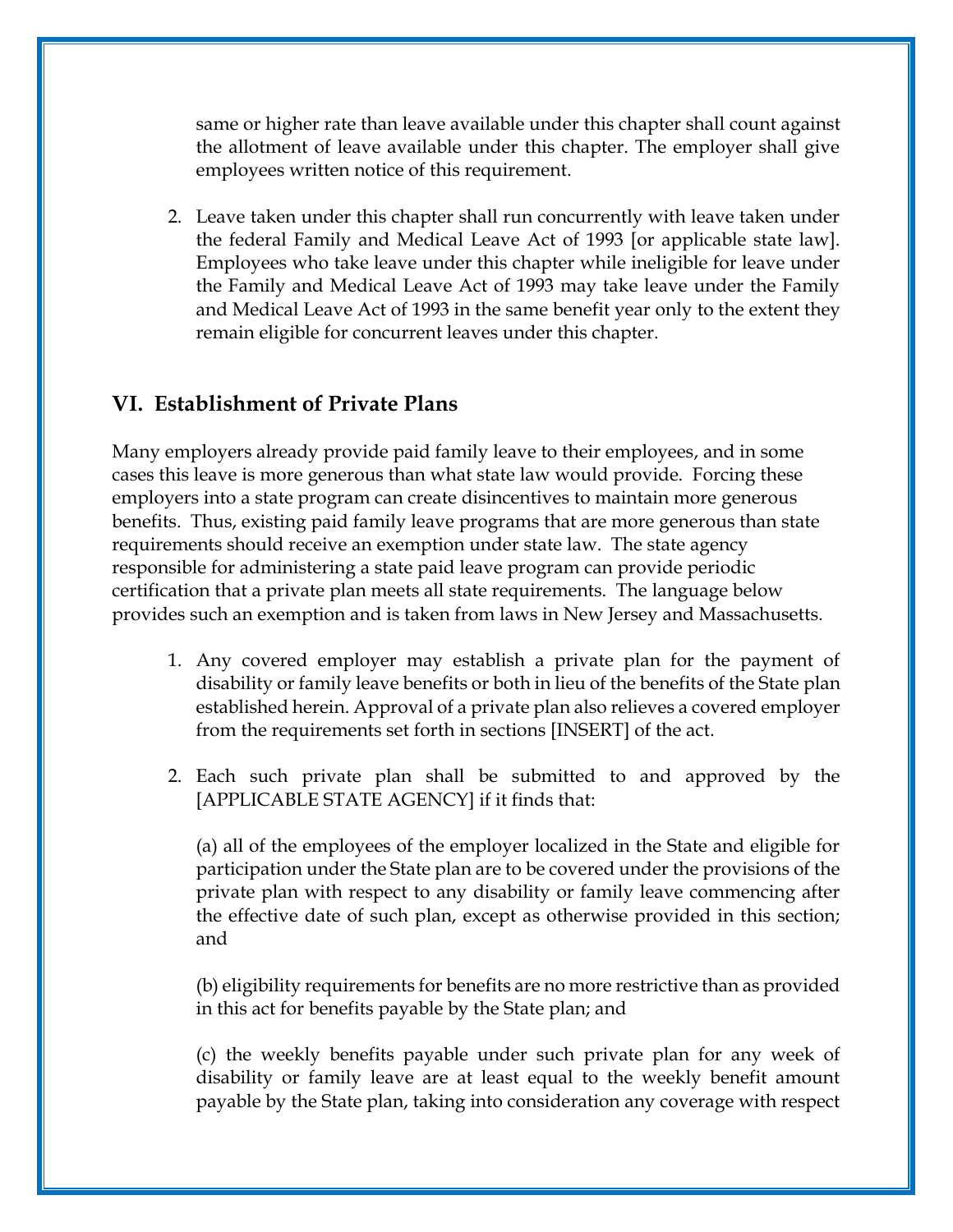to concurrent employment by another employer, and the total number of weeks of disability or family leave for which benefits are payable under such private plan is at least equal to the total number of weeks for which benefits would have been payable by the State plan; and

(d) no greater amount is required to be paid by employees toward the cost of benefits than that prescribed by law as the amount of worker contribution to the State disability or paid family leave benefits fund for covered individuals under the State plan; and

(e) coverage is continued under the private plan while an employee remains a covered individual as defined in this act, but not following termination of employment to which the private plan relates.

- 3. Once a private plan is approved, it will go into effect on the effective date of this act if approved no later than [DATE] or as of the first day of the calendar quarter next following the approval, unless an earlier date is requested by the employer and approved by the [APPLICABLE STATE AGENCY].
- 4. Subject to the approval of the [APPLICABLE STATE AGENCY], any such private plan may still be approved as a private plan even if it excludes a class or classes of employees, except a class or classes determined by the age, sex or race of the employees, or by the wages paid such employees. Covered individuals so excluded shall be covered by the State plan and subject to the employee contribution required by law to be paid into the State disability benefits fund until such time as they qualify for coverage under the private plan.
- 5. Benefits under such a private plan may be provided by a contract of insurance issued by an insurer duly authorized and admitted to do business in this State, or by an agreement between the employer and a union or association representing his employees, or by a specific undertaking by the employer as a self-insurer. Subject to the insurance laws of this State, such a contract of insurance may be between the insurer and the employer; or may be between the insurer and two or more employers, acting for the purpose through a nominee, designee or trustee; or may be between the insurer and the union or association with which the employer has an agreement with respect thereto.

#### **VII. Enforcement and Penalties**

The federal Family and Medical Leave Act was passed in 1993, and employers are well versed in its enforcement and penalty structure. For states considering paid family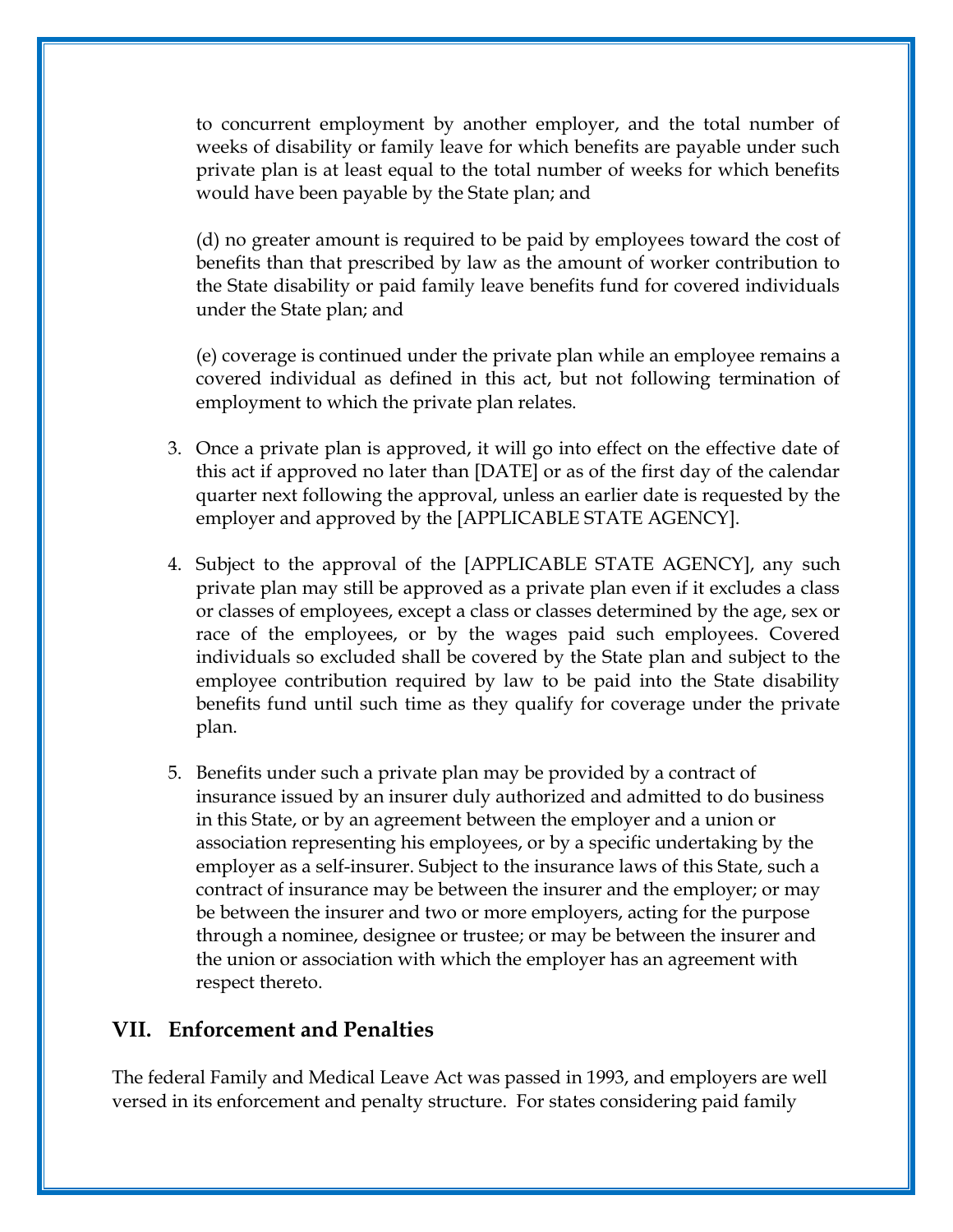leave, it would ease compliance and establish certainty for employers if the enforcement and penalty structure were incorporated. The language below is taken straight from the FMLA.

SECTION xx: ENFORCEMENT.

(a) CIVIL ACTION BY EMPLOYEES.--

 (1) LIABILITY.--Any employer who violates (this act) shall be liable to any eligible employee affected--

 (A) for damages equal to-- (i) the amount of--

> (I) any wages, salary, employment benefits, or other compensation denied or lost to such employee by reason of the violation; or

> (II) in a case in which wages, salary, employment benefits, or other compensation have not been denied or lost to the employee, any actual monetary losses sustained by the employee as a direct result of the violation, such as the cost of providing care, up to a sum equal to xx weeks of wages or salary for the employee;

(ii) the interest on the amount described in clause (i) calculated at the prevailing rate; and

(iii) an additional amount as liquidated damages equal to the sum of the amount described in clause (i) and the interest described in clause (ii), except that if an employer who has violated section (this act) proves to the satisfaction of the court that the act or omission which violated (this act) was in good faith and that the employer had reasonable grounds for believing that the act or omission was not a violation (of this act), such court may, in the discretion of the court, reduce the amount of the liability to the amount and interest determined under clauses (i) and (ii), respectively; and

(B) for such equitable relief as may be appropriate, including employment, reinstatement, and promotion.

(2) RIGHT OF ACTION -- An action to recover the damages or equitable relief prescribed in paragraph (1) may be maintained against any employer (including a